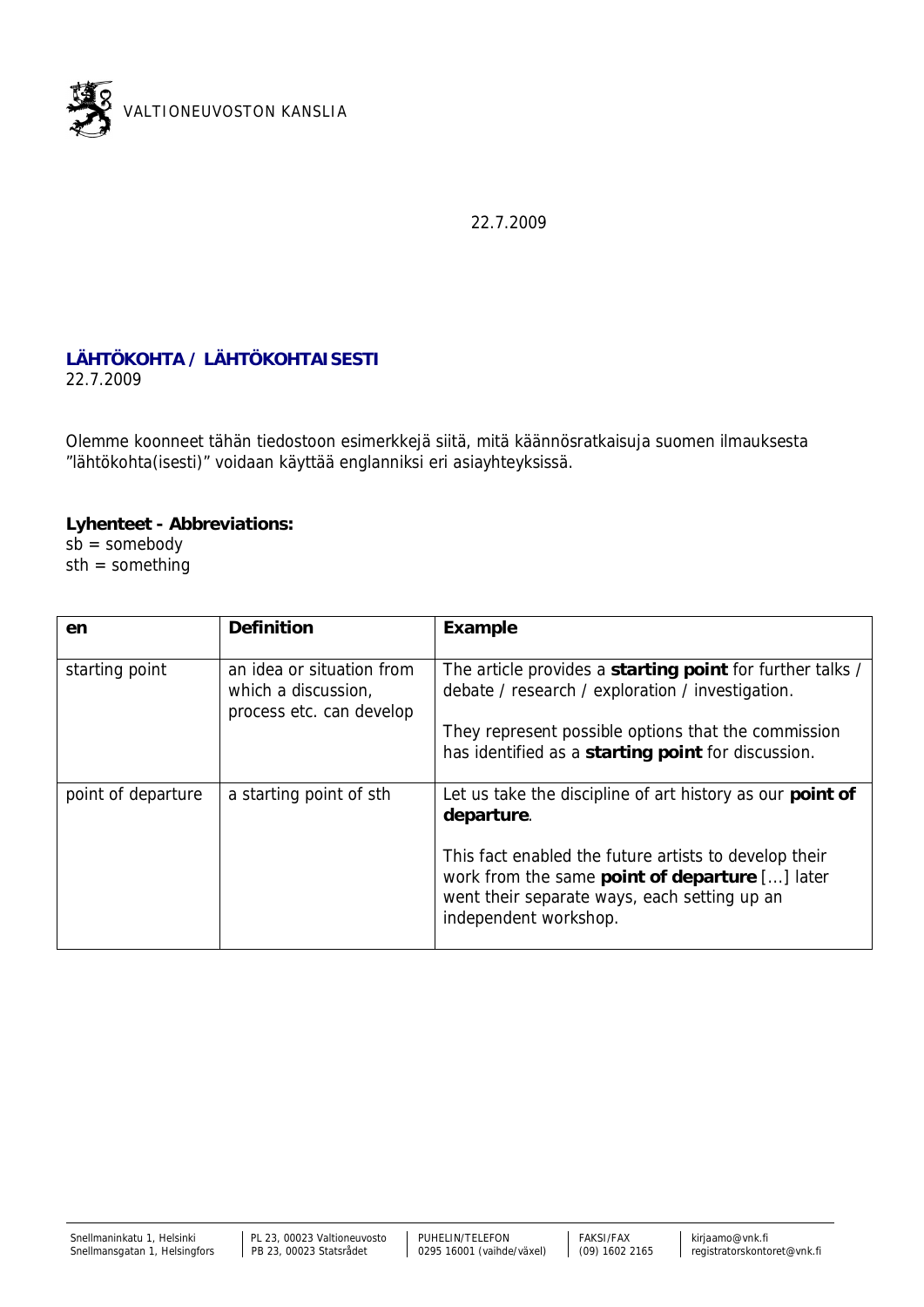| from where we<br>are now                                        |                                                                                                                                                                                                                                                 | We are confident that we can grow from where we<br>are now.                                                                                                                                                                                                                                                                                    |  |  |
|-----------------------------------------------------------------|-------------------------------------------------------------------------------------------------------------------------------------------------------------------------------------------------------------------------------------------------|------------------------------------------------------------------------------------------------------------------------------------------------------------------------------------------------------------------------------------------------------------------------------------------------------------------------------------------------|--|--|
|                                                                 |                                                                                                                                                                                                                                                 | We use a variety of strategies to help us achieve<br>incremental change - from where we are now to the<br>targets we have set in the operational plans.<br>I have no idea of how we might get there, starting<br>from where we are now.                                                                                                        |  |  |
| premise                                                         | a statement or idea that<br>you accept as true and<br>use as a base for<br>developing other ideas                                                                                                                                               | The idea that we are all equal is the central premise<br>of the novel.<br>The key premise of the review is that it should be<br>conducted openly and with as much input from the<br>voluntary sector and the public as possible.                                                                                                               |  |  |
| premise that                                                    |                                                                                                                                                                                                                                                 | the premise that an accused person is innocent<br>until he's proved quilty;<br>Our strategy is built on the premise that progress in<br>security will pave the way for political progress, so it's<br>not surprising that political progress is lagging behind<br>the security gains we're seeing.                                             |  |  |
| to be premised on<br>$/$ upon                                   | to be based on a<br>particular idea or belief                                                                                                                                                                                                   | It is premised on the idea that we make rational<br>choices.                                                                                                                                                                                                                                                                                   |  |  |
| be based on;<br>base on/upon                                    | to use sth as the thing<br>from which sth else is<br>developed                                                                                                                                                                                  | It is based on the recognition that                                                                                                                                                                                                                                                                                                            |  |  |
| build on;<br>building on                                        | to use a success or<br>achievement as a base<br>from which to achieve<br>more success<br>to build sth on sth = to<br>base sth on an idea or<br>thing<br>to build on $sth = to$ use<br>your achievements as a<br>base for further<br>development | Despite building the strategy on an effective<br>communication system,<br>The Commission asks EU leaders to agree on a number<br>of areas where Europe can and should give a firm lead<br>on 2 April at the London G20 summit, building on the<br>success it achieved by speaking with one voice at the<br>Washington Summit in November 2008. |  |  |
| Myös seuraavat vaihtoehdot voivat sopia joihinkin konteksteihin |                                                                                                                                                                                                                                                 |                                                                                                                                                                                                                                                                                                                                                |  |  |